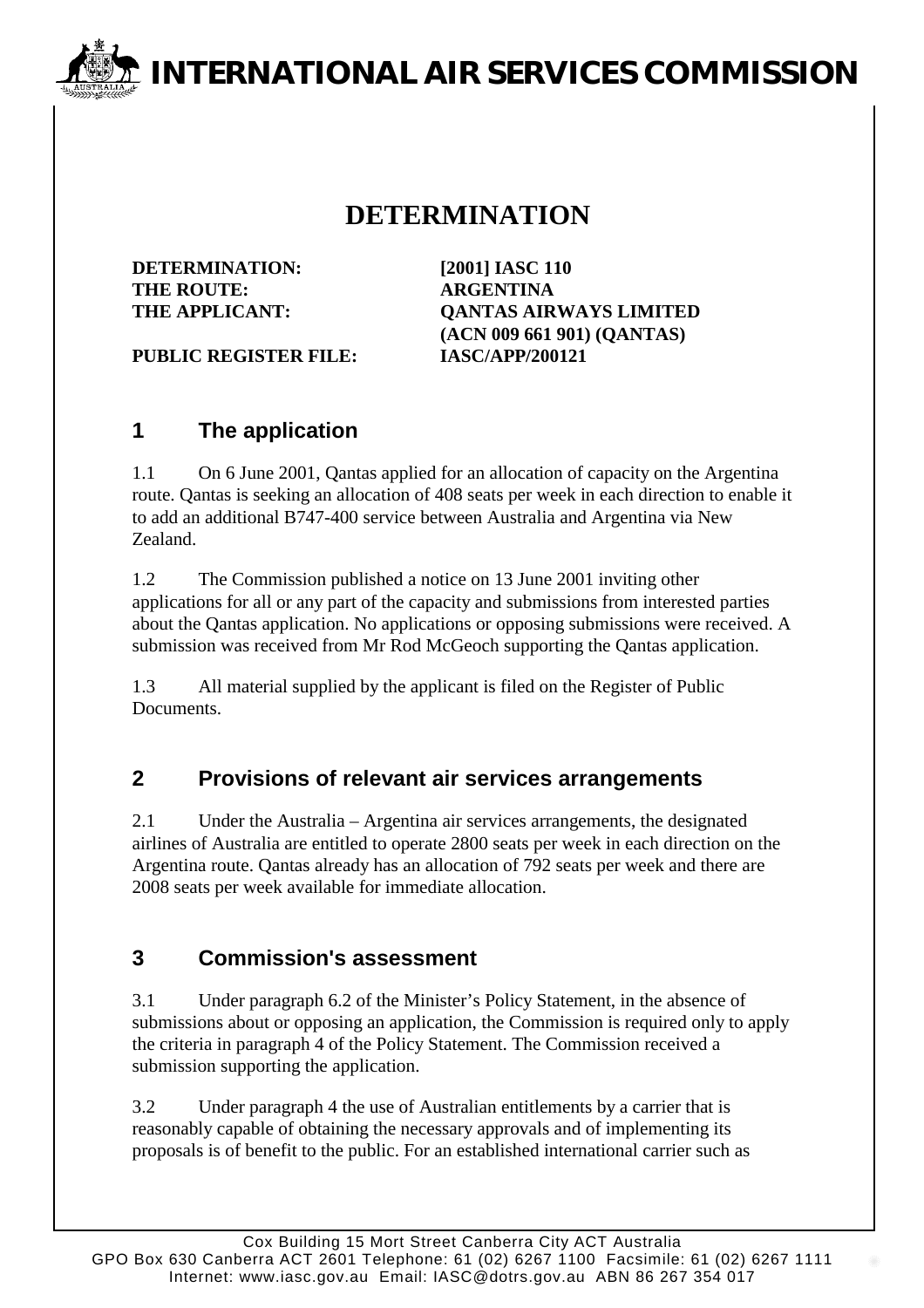Qantas, this means that there is public benefit arising from the use of the entitlements. Therefore, the Commission concludes that an allocation to Qantas of 408 seats per week in each direction on the Argentina route would be of benefit to the public.

3.3 Section 15(2)(d) of the Act specifies that the Commission must include a condition in determinations stating the extent to which the carrier may use that capacity in joint services with another carrier. Qantas has stated that the capacity would be used in a code share arrangement with Aerolineas Argentinas. The Commission has previously approved the operation of capacity by Qantas in joint services with Aerolineas Argentinas and will do so in this case, subject to its usual conditions.

#### **4 Determination allocating capacity on the Argentina route to Qantas ([2001] IASC 110)**

4.1 The Commission makes a determination in favour of Qantas, allocating 408 seats per week in each direction on the Argentina route under the Australia - Argentina air services arrangements.

- 4.2 The determination is for five years from the date of the determination.
- 4.3 The determination is subject to the following conditions:
	- Cantas is required to fully utilise the capacity from no later than 30 November 2001 or from such other date approved by the Commission;
	- only Qantas is permitted to utilise the capacity;
	- the capacity may be used by Qantas to provide services jointly with Aerolineas Argentinas in accordance with:
		- − the Codeshare Agreement dated 7 September 1998 between Qantas and Aerolineas Argentinas as extended from time to time in accordance with its terms; or
		- − any new joint service agreement between Qantas and Aerolineas Argentinas for operations on the Australia-Argentina route, whether or not it replaces the existing agreement, with the prior approval of the Commission;

subject to the following conditions:

- − Qantas must price and sell its services on the route independently;
- − Qantas must not share or pool revenues; and